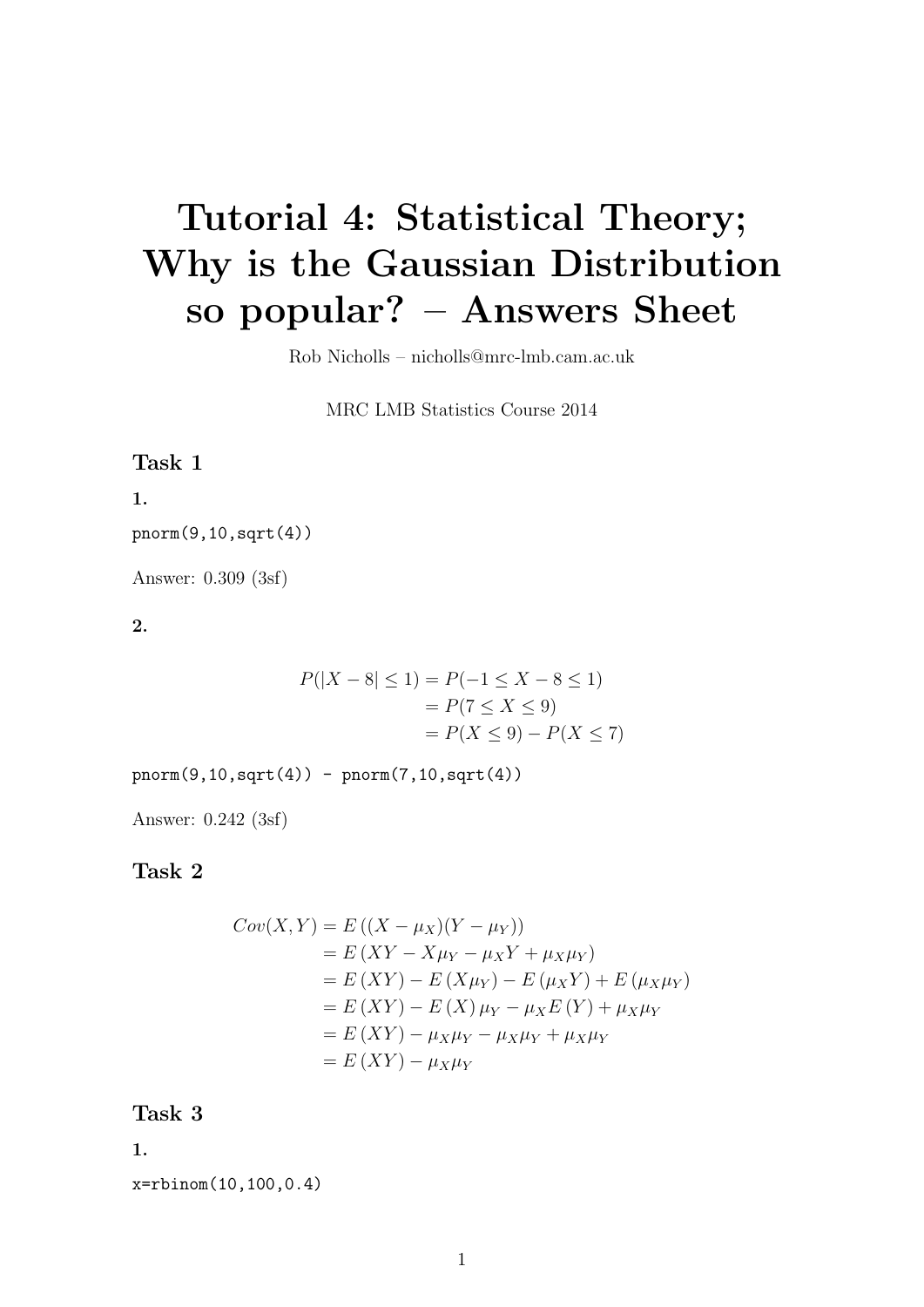# 2.

```
plot(density(x))
```
3.

```
If X \sim Bin(n, p) then E(X) = np and Var(X) = np(1 - p).
```
If  $X \sim Bin(100, 0.4)$  then  $E(X) = 40$  and  $Var(X) = 24$ .

# 4.

```
y=0:100
plot(dnorm(y,40,sqrt(24))∼y)
```
### 5.

lines(density(x))

The density functions are in roughly the same place, but they do not overlay particularly well.

### 6.

```
lines(density(rbinom(100,100,0.4)))
```
With more observations, the functions better overlap. Consequently, we can see that the Normal distribution appears to approximate the Binomial distribution reasonably well. However, there are still some differences between the two curves, implying that the approximation may not be perfect.

## 7.

```
for(i in 1:100)\{lines(density(rbinom(100, 100, 0.4)))\}
```
It is clear that, even using 100 observations per trial, there is a relatively large degree of uncertainty associated with the density functions corresponding to the simulated Binomial samples. Furthermore, we can see that the density function corresponding to the Normal approximation seems to lie well within the range of density functions corresponding to the Binomial samples. Consequently, we conclude that the Normal approximation should be considered a very good approximation to the Binomial (for  $0 \ll p \ll 1$ , given that we have observed it to 'perform better' than many true random Binomial samples containing (even as many as) 100 observations.

8.

```
pnorm(35,40,sqrt(24))
```
Answer: 0.154 (3sf)